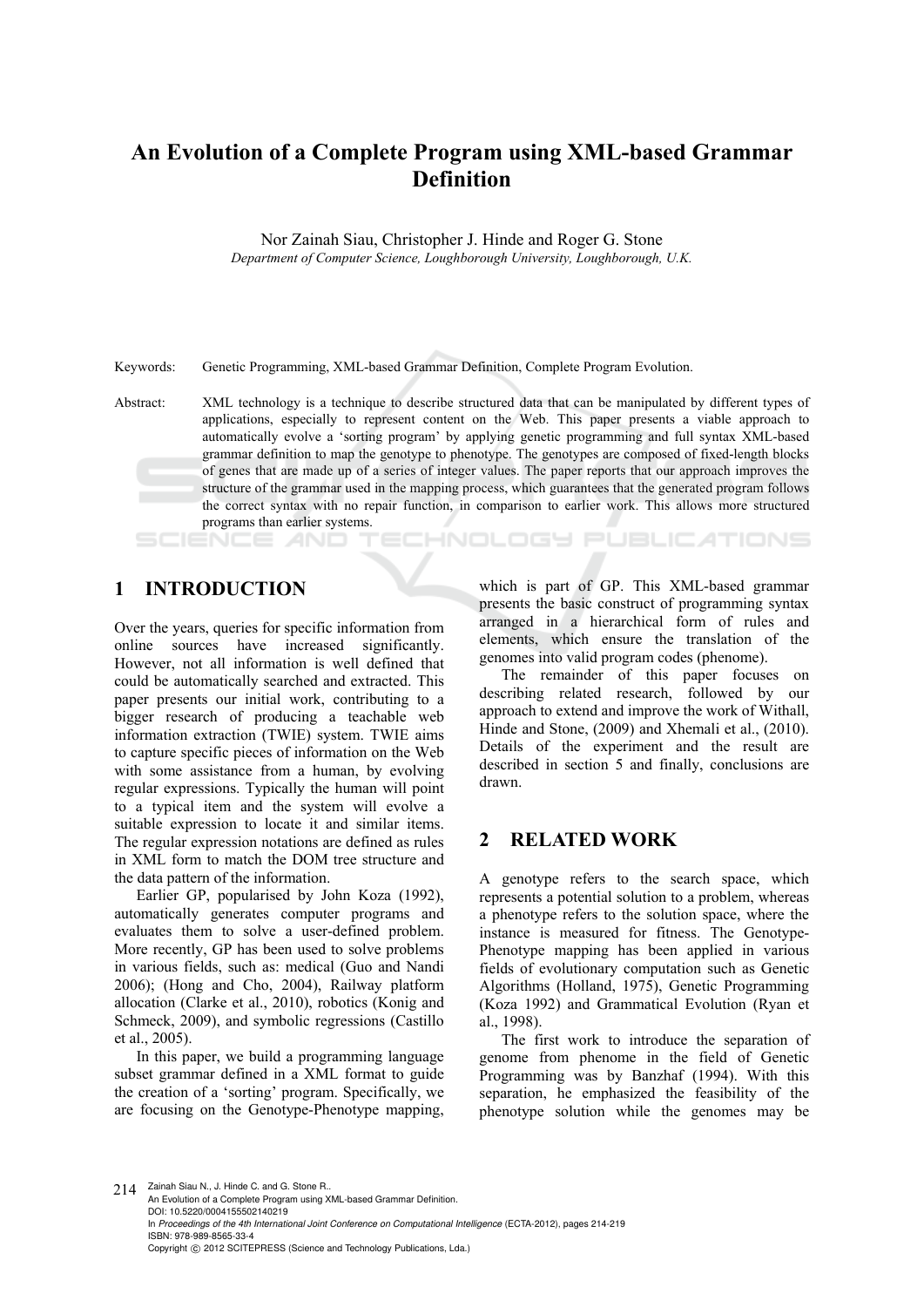modified by the genetic operators without constraints. However, it is important to establish a direct and consistent mapping (Withall et al., 2009). For these reasons, Xhemali introduced rules in XML format to define the mapping of genotype to phenotype.

The genotype in Banzhaf's method is fixed in length and represented as strings of 5-bit binary but the resulting phenomes could vary in length. Basically the mapping is done in two steps; raw translation of the bit-strings to a set of functions and terminals and applying a correction mechanism to ensure that they are syntactically valid and any errors are corrected. Unlike Koza's evolution system, which only works with the phenome, Banzhaf evolves the genomes, which allows for application of any kind of genetic operators. However, there was a certain amount of redundancy in the program.

Paterson and Livesey (1996) extend Banzhaf's work, introducing a different genotype representation, that is, a linear string of integers to map to the phenotype. Their method uses Backus Naur Form (BNF) grammar definition to represent rules of the programming subset and these integers are used to decide which rule to take to make up a complete program.

Another attempt to evolve program code was that of Ryan et al., (1998). Their method uses a linear, variable length genotype made up of a string of 8-bit binary numbers. Similar to Paterson and Livesey, the mapping is through a grammar defined in BNF format using a rule called *expr* as the starting point. The advantages of using BNF definition is that a system may be built independently of any programming language and a correcting mechanism is not necessary because the binary string maps directly onto the grammar definition. However, one important issue that arises during the mapping process is when the individuals run out of binary strings to produce a complete program. Although this is solved by binary reuse, it could result in a lack of inheritance of characteristics. This means a change early in the gene value of a genome (through crossover or mutation) can change the entire construct or type of statement following, which results in the child having little similarity to its parents.

Withall looked at the problem of characteristics inheritance, which saw the introduction of fixed length, linear block of integers to represent the genotype. He studied software evolution and evolved several programs including a 'sorting program'. Each block contains four genes, which

translates to a single statement in the resulting phenotype. The blocks are padded with unused genes to avoid the problem of insufficient genes as can be seen in the work of Banzhaf and Ryan. Withall argues that the padding is useful to preserve characteristics of parents that can be inherited by the offspring. Therefore, in a case where a particular program structure or statement requires fewer genes, these unused genes will be ignored. This should ensure that the next statement/structure translation would start from the first gene of the next block; its interpretation would also be unchanged.

Xhemali later extended Withall's work by manipulating variable-length genotypes and introducing XML rules, to specify the mapping of genotype to phenotype. However this method poses a disadvantage of inheritance of characteristics and insufficient genes. Both authors also noted that the generated program has the possibility of having syntactically incorrect code segments, thus, a 'repair' function in the GP is included.

We have modified Withall's system, incorporating an improved version of Xhemali's XML system, greatly improving the construction of the grammar and ensuring that syntactically valid programs are produced without any intervention function (the 'repair' function). Hereafter, this improved grammar is referred to as 'clean' grammar.

## **3 A REPAIR FUNCTION**

It is possible that the phenotype produced from the raw mapping of the genotype contains errors or incomplete elements to make up a valid program statement. This happens because individuals run out of genes required by a particular rule definition.

The repair function in both Withall's and Xhemali's system was performed after all the genes have been decoded. In Withall's proposed work, the grammar is coded in PERL and if we are to represent this grammar in BNF, it would look like in Figure 1. Note that this is not a full description of the grammar. Withall's grammar was inspired by trying to keep the number of non-terminals minimal, and this was used together with blocking to minimise the 'damage' caused by a single mutation.

The minimised grammar has the possibility of not mapping to the *end* statement to close any open bracket used in *if*, *for* and *doublefor*. This will cause imbalance '{}' pair, thus, a repair function would append any missing '}' at the end of the program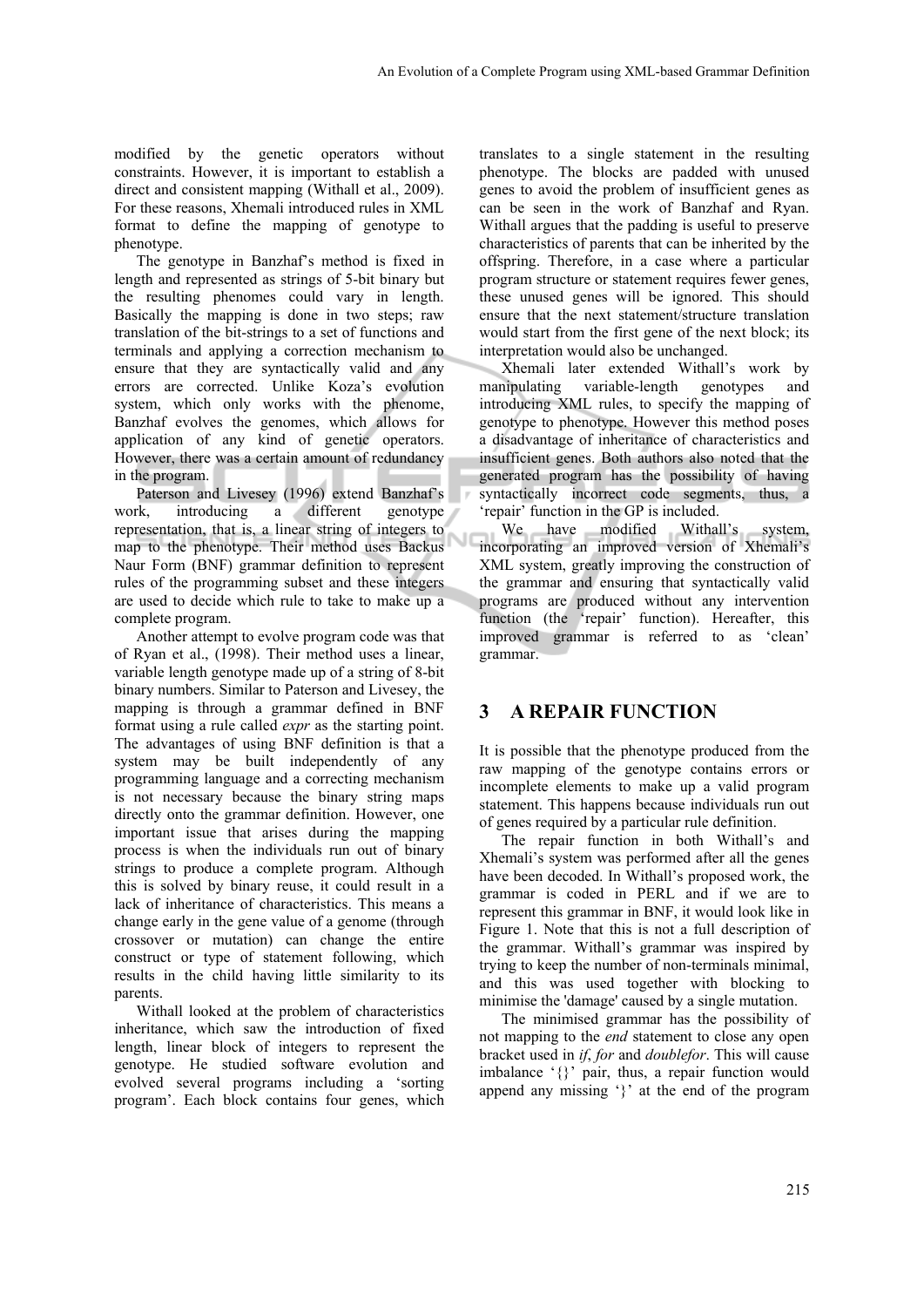and to ensure that the *end* statement is discarded if there is no prior map to a terminal '{'*.*

Moreover, in the case of Xhemali's work, not only it is used to do the above, but also to add the necessary operators e.g. '+' symbol indicating an addition, to deal with insufficient genes to complete a particular rule and to add the required variable declaration and variable return.

This hard-wired constraints put into the program would stop it being able to handle general grammars. Our aim is to remove the reliance on the repairing function while achieving a valid phenome just as successfully with a 'clean' grammar.



Figure 1: Withall's grammar in BNF notation.

```
statement ::= null | assignment | if | for | doublefor 
statementseq ::= statement | statement statementseq 
if ::= "if" "(" rvar op rvar ")" "{" statementseq "}"
```
Figure 2: 'clean' grammar in BNF notation used in our work. By having a proper grammar description in place as well as the introduction of *statementseq* and taking away the *end* statement, the repair function is eliminated.

## **4 EVOLUTION USING GP**

In this paper, the evolution technique follows the standard GP set up (defined in Figure 3) and then moves on to some specific requirements. These include using the 'clean' grammar definition in the XML format to guide the Genotype-Phenotype mapping, the phenotype is translated into an executable form for fitness evaluation, and blocks of 5 genes translates to single program statements, thus ensuring similarity when mapped to statements.

*1: Randomly create an initial population of individuals* 

*2: Genotype-Phenotype mapping and evaluate fitness.* 

- *3: Repeat*
- *4: Select individuals from the population and apply genetic operations*
- *5: genotype-phenotype mapping, evaluate fitness of the new individuals and insert the new individuals in the next generation*
- *6: until an acceptable solution is found or it reaches a maximum number of generations).*

*7: return the best-so-far individual.*

Figure 3: Genetic programming algorithms.

The following subsections describe the GP stages and parameters applied in this research.

#### **4.1 Individuals Representation**

We are using greedy initial population by seeding the random number generator to bias the search towards good solutions. The initial population consists of 7 genomes; each made up of 50 genes. Genes are made up of randomly created integers between 1 and 255. A genome is constrained by fixed-length blocks of genes, with each contains five genes. A block translates to a single program statement and the first gene of the block always represents the type of statement to follow.

### **4.2 Fitness Function**

The fitness evaluation of the solution is measured by comparing the actual output produced by the algorithm against the expected output, like Koza's (Koza, 1992). In order to ensure fair comparisons, the fitness function proposed by Withall is used here (the function code in Figure 4 is in PERL). It is important to note that evaluation is based on comparison of adjacent elements in the list rather than all element pairs.

In contrast to the traditional fitness function where sample inputs are selected with known output, the fitness evaluation used here is derived from the formal specification of the desired function (sorting). We have had successful experiments using the formal specifications to define the complete and concise fitness functions, outperformed a simple input/output pair.

```
$fitness++ if(bageq(\@L, \@N)); 
if(S#N > 0){
 for my $x (0..$#N−1){ 
$fitness++ if($N[$x] <= 
            $N[ ($x+1)]);
 } 
}
```
Figure 4: Fitness function.

An individual is considered useful if it achieves 100% fitness value. This measurement is to determine the quality of individuals in the population for reproduction or being discarded, in comparison to other individuals in the population. In this experiment, the seven 'most fit' individuals will survive to reproduction at each cycle.

#### **4.3 Reproduction**

Reproduction creates the next generation of solutions (genomes), which ideally share many of the useful characteristics of their parents. During the reproduction process, the new individuals are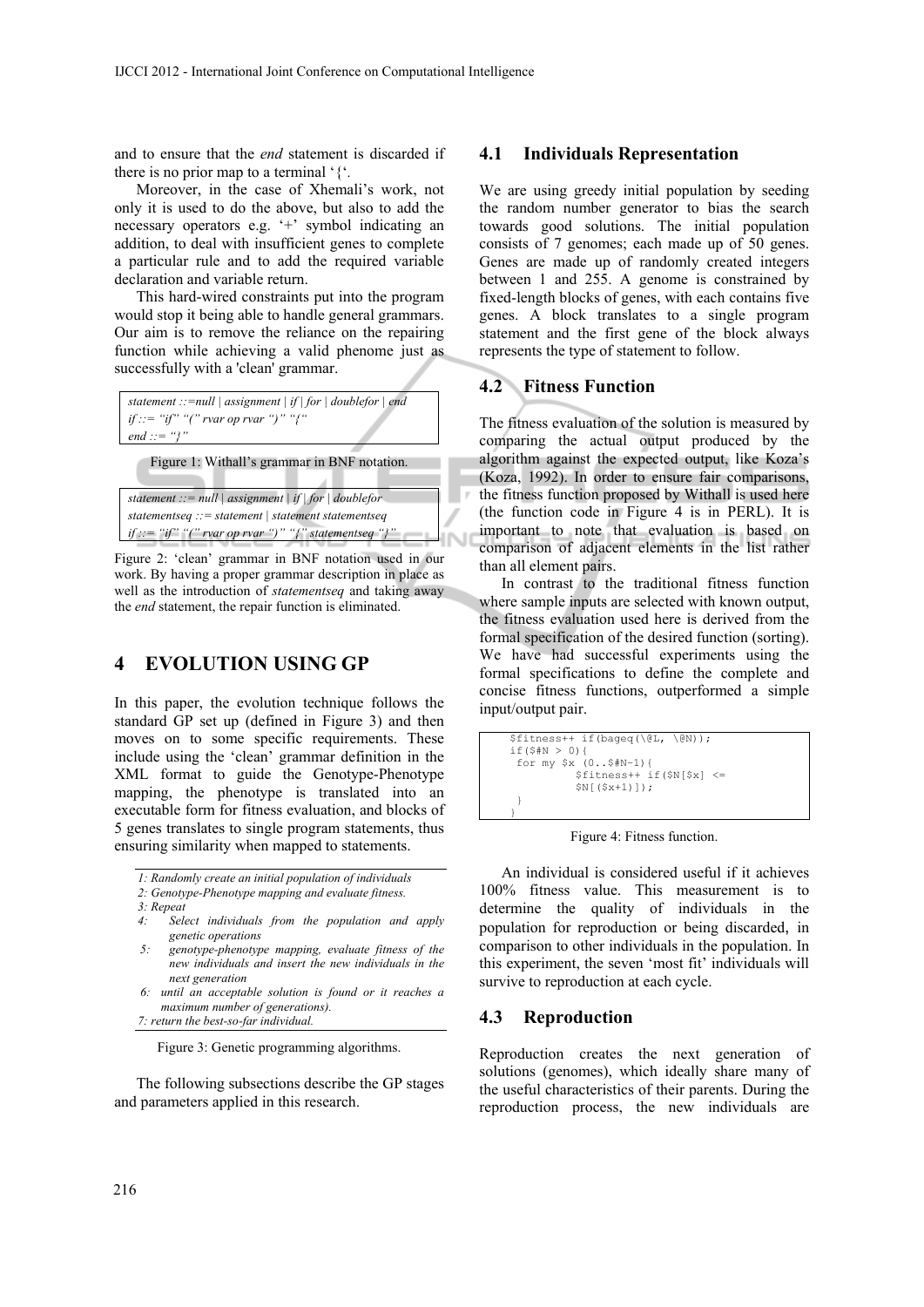generated with the aid of two genetic operators: uniform crossover, followed by mutation. The crossover involves all the genes of both parents' genotypes being combined from swapping the genotypes with a probability of 50% (Jones and Hinde, 2007). Mutation replaces the selected gene with a random integer between 1 and 255. Prior to the operators, the selection of the genomes is by Roulette Wheel Selection method.

#### **4.4 XML-based Grammar Definition**

```
<main>     <statement dtype = "selection">
            <stmOption id = "nulls ta tement" />
        <stmOption id = "assignstatement" />
        <stmOption id = "ifstatement" />  
            <stmOption id = " forstatement" />
            <stmOption id = "nestedforsta tement" />
       </statement>
  <as signs ta tement dtype = "sequence">
        <item id = "wva riable" />
        <item id = "tokens">=</item>
        <item id = "rva riable" />
        <item id = "tokens">;</item>
      </assignstatement>
       <ifstatement dtype = "sequence">
    \leitem id = "tokens">if \le/item>
    \text{times} item id = "rvariable" \text{/}        <item id = "opera tor" />
            <item id = "rva riable" />
            <item id = "tokens">)</item>
    \langleitem id = "tokens">\langleitem>
            <item id = "s ta tementseq" />
    <item id = "tokens">}</item>
       </ifstatement>
       <statementseq dtype = "selection">
    \leitem id = "statement" />
    \leitem id = "statements" />
       </statementseq >
       <statements dtype = "sequence">
    \leitem id = "statement" />
            <item id = "s ta tementseq" />
  </statements >
...
  </main>
   <rva riable dtype = "selection">
  <item id ="tokens">$inlist[$tmp1%($#inlist+1)]</item>
  <item id ="tokens">$inlist[$tmp2%($#inlist+1)]</item>
  <item id ="tokens">$tmp1</item>
       <item id ="tokens">$tmp2</item>
       <item id ="tokens">$tmp3</item>
  <item id ="tokens">$tmp4</item>
   </ rva riable>
   <opera tor dtype = "selection">
       <item id ="tokens"><![CDATA [==]]></item>
       <item id ="tokens"><![CDATA [!=]]></item>
       <item id ="tokens"><![CDATA [>]]></item>
  <item id ="tokens"><![CDATA [<]]></item>
       <item id ="tokens"><![CDATA [>=]]></item>
  <item id ="tokens"><![CDATA [<=]]></item>
  </operator>
```
Figure 5: Sample of our rules in XML form.

...

The rules are made up of unique programming

statements structures containing terminal and nonterminal symbols. Some of them are precisely constructed, such as, a *doublefor* is represented in a form of *for counter (0..length){ for counter (N1+1..length) { statementseq }}*. Notice that *N1* is included in the second *for*. *N1* means that the *counter* from the previous *for* is to be reused. This is important because of the way a valid *nested for statement* is constructed to compare list's elements. The decision for a restricted construct is to reduce the search space and to ensure the statement's validity, thus speed up the fitness evaluation.

Figure 5 shows our rules coded in XML. A new rule introduced here is the *statementseq* rule, which leads to one of the two options; a single statement (*statement* rule) or two or more statements (*statements* rule). The *dtype* attribute of a rule is either a *selection* or *sequence*. The *selection* indicates the requirement of a gene to decide the rule candidate to take whereas "*sequence*" indicates that all rule components must be taken. Note that some of the rule's components are identified as '*tokens'*, which is a terminal symbol. This means that the symbol such as '*if ('* in the *ifstatement* rule, is to be taken as it is and no gene is required.

### **4.5 Genotype-phenotype**

**IN** 

The algorithm in Figure 6 describes the steps of translating the genome to the phenome.

*6. If the block completes, repeat step 3. If this is the last block, the translation ends.*

Figure 6: Genotype-phenotype mapping algorithm.

This process is best explained with an example. Table 1 shows a two-block genome with each containing 5 genes. Table 2 shows the genotypephenotype mapping process using the rules in Figure 5 and the phenome produced from the mapping.

The first integer of the first block always represents a rule called statement. In this case, the first gene (7) is an *if* statement. Considering there are five rule candidates in the *statement* rule, so 7%5

*<sup>1.</sup> Divide the genome into fixed blocks of genes. The block size is determined by the rule with the most information.* 

*<sup>2.</sup> Define the number of rule candidates for a 'statement' from* 

*the grammar as x.* 

*<sup>3.</sup> Take the first integer y of a block and calculate the remainder*   $z = v\% x$ . Note that '%' symbol indicates a modulo operator.

*<sup>4.</sup> Select the corresponding zth rule from the rule candidates.* 

*<sup>5.</sup> If a component of zth rule is a non-terminal, apply a reminder operator to the next available gene to determine the next rule to follow. Otherwise, if it is a terminal, take the value to the solution. Any unused genes in the block are treated as padding and they are skipped.*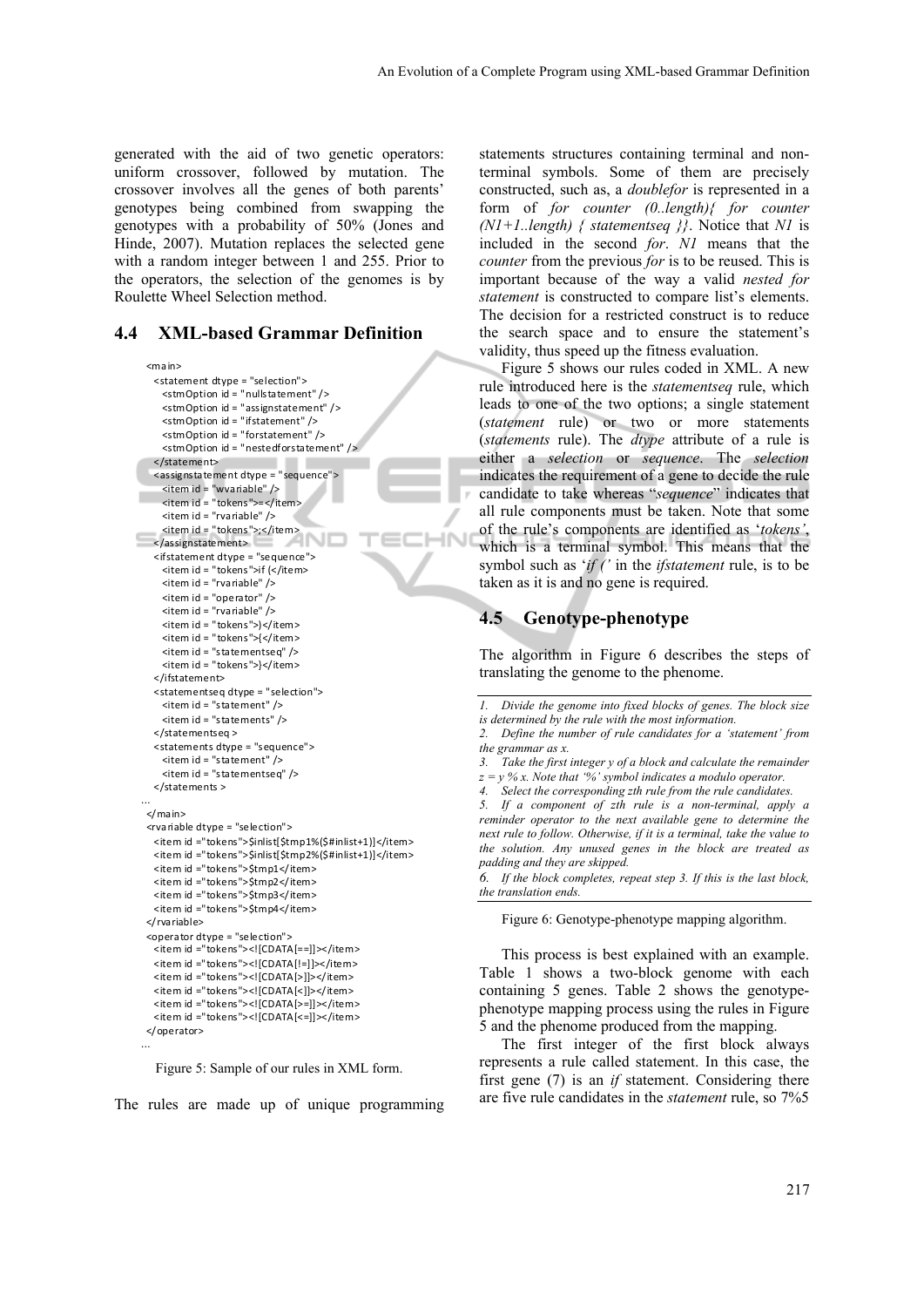selects the third option (*ifstatement*). Note that the index of each component begins from 0 and '%' is a symbol for a modulo operator. The *ifstatement*, which *dtype* is a *sequence*, has six mandatory components. The first component is a terminal called *'tokens'* and does not require any gene. The second component maps to a *rvariable* rule, which is a *selection*. *rvariable* has five components, therefore 23%5 is 3, selecting the fourth component. The third *ifstatement's* component is an *operator* rule, which takes the next available gene. So 11%6 is 5, which is equivalent to *'<='* symbol. Next is a *rvariable* rule, thus 34%5 is 4, which selects *\$tmp3*. Following is a '*tokens*' and a *statementseq* rule. The last gene (2) in this block maps to *statement* rule from the *statementseq* rule. This completes the translation of the first block.

The first gene (6) of the next block is translated as the *assignstatement* rule with respect to  $6\%5 = 1$ . The *assignstatement* rule has three components; *wvariable* , *=* and *rvariable* which is translated to  $\mathscr{E}(\mathscr{F}) = \mathscr{E}(\mathscr{F})$ . The extra 2 integers (21, 9) are referred to as the padding and they are ignored.

Table 1: 2 blocks genome.

|  |  | $\mathbf{r}$ |  |  |
|--|--|--------------|--|--|
|  |  |              |  |  |

| Table 2: Genotype-phenotype translation. |  |
|------------------------------------------|--|
|------------------------------------------|--|

| <b>Blk</b>     | Gene           | $\%$                                      | Mapped to    | Translation     |
|----------------|----------------|-------------------------------------------|--------------|-----------------|
|                |                | $\overline{c}$                            | statement    | ifstatement     |
|                |                |                                           | tokens       | if (            |
|                | 23             | 3                                         | rvariable    | \$tmp2          |
|                | 11             | 5                                         | operator     | $\leq$          |
|                | 34             | 4                                         | rvariable    | \$tmp3          |
|                |                |                                           | tokens       |                 |
|                |                |                                           | tokens       |                 |
|                | $\overline{c}$ | $\mathbf{0}$                              | statementseq | statement       |
|                |                |                                           | tokens       |                 |
| $\overline{2}$ | 6              | 1                                         | statement    | assignstatement |
|                | 10             | $\overline{2}$                            | wvariable    | \$tmp3          |
|                |                |                                           | tokens       | $=$             |
|                | 12             | $\overline{2}$                            | rvariable    | \$tmp1          |
|                |                |                                           | tokens       |                 |
|                | 21             |                                           |              | padding         |
|                | 9              |                                           |              | padding         |
| Phenome:       |                | if (tmp2 <= $$tmp3) {$ \$tmp3 = $$tmp1;}$ |              |                 |

## **5 EXPERIMENT SETTING & RESULT**

The experiment used a seeded initial population, using parameters setting as in Table 3 below.

| Table 3: Parameter setting for 'sorting program' evolution. |  |  |
|-------------------------------------------------------------|--|--|
|-------------------------------------------------------------|--|--|

| Parameter                                 | Specification                                                                                                                                          |
|-------------------------------------------|--------------------------------------------------------------------------------------------------------------------------------------------------------|
| Population size                           |                                                                                                                                                        |
| Selection                                 | Roulette Wheel                                                                                                                                         |
| Runs                                      | 100                                                                                                                                                    |
| <b>Maximum Generations</b><br>in each run | 50,000                                                                                                                                                 |
| Fitness score target                      | 40                                                                                                                                                     |
| Uniform crossover<br>probability          | 50%                                                                                                                                                    |
| Mutation probability                      | 10%                                                                                                                                                    |
| Machine                                   | Intel 3.00GHz PC with 4GB of<br>RAM, running Windows7                                                                                                  |
| Input lists                               | $[4,3,2,1]$ , $[1,2,55,3]$ ,<br>$[1,999,2,3]$ , $[71,1,2,3]$ , $[1,2,33]$ ,<br>$[100, 88, 211]$ , $[100, 1, 2]$ , $[13, 7]$<br>$\sqrt{5,55}$ ,<br>[10] |

The input lists are made up of various lengths and orders. The termination of each run is either when the maximum generation is reached or earlier, if a solution is found. Table 4 shows the result of the first 10 runs with the initial population seeded with the first 10 prime numbers.

**ILOGY PUBLICATIONS** Table 4: Experiment result.

| Seed           | Generation | Time (hr:mm:ss) |  |
|----------------|------------|-----------------|--|
|                | 9114       | 00:06:33        |  |
| 2              | 4407       | 00:03:12        |  |
| $\overline{a}$ | 27830      | 00:20:37        |  |
|                | 36028      | 00:26:01        |  |
|                | 24400      | 00:17:48        |  |
| 11             | 31384      | 00:22:57        |  |
| 13             | 31190      | 00:22:56        |  |
| 17             | 11928      | 00:09:00        |  |
| 19             | 35391      | 00:26:25        |  |
| 23             | 28154      | 00:20:44        |  |

The effect of moving the rules to an XML file and modification to the grammar definition is shown in Table 5, in comparison with the previous work of Withall et. al. (2009).

Table 5: Comparison of result against Withall.

|                 | Generation | Time      |         |       |
|-----------------|------------|-----------|---------|-------|
|                 | Withall    | Ours      | Withall | Ours  |
| N               | 100        | 100       | 100     | 100   |
| Mean            | 15514.56   | 22906.53  | 10.50   | 16.55 |
| Std. Error-Mean | 1081.169   | 1546.987  | .752    | 1.132 |
| Median          | 12491.00   | 20527.50  | 9.00    | 15.50 |
| Std. Deviation  | 10811.688  | 15469.870 | 7.524   |       |

Although the result shows some increase in the number of generations and time, our approach provides several benefits:

 The main contribution from this research was to remove the translation process from a hard coded system to a table driven approach.